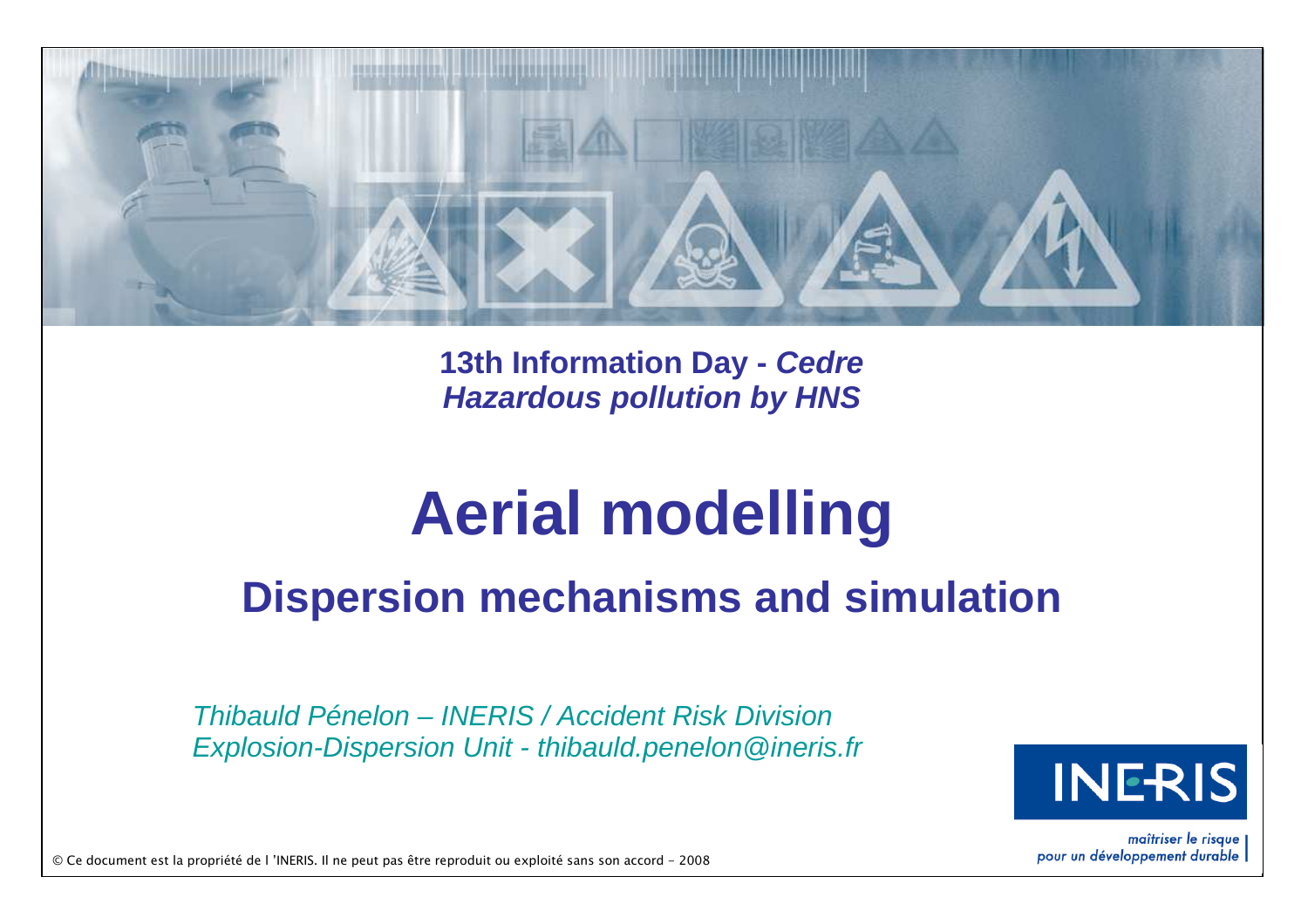# Presentation plan

# **Introduction**

 $\blacksquare$ Dispersion of a hazardous material in the atmosphere

Atmospheric dispersion - Main mechanisms and impact parameters

- **Characterisation of the release of pollutant**
- $\blacksquare$ Impact of cloud density
- $\mathcal{L}_{\mathcal{A}}$ Impact of meteorological and orographic parameters

# Atmospheric dispersion - Models

- **Gaussian**
- T. Integral
- T. Complex (CFD)

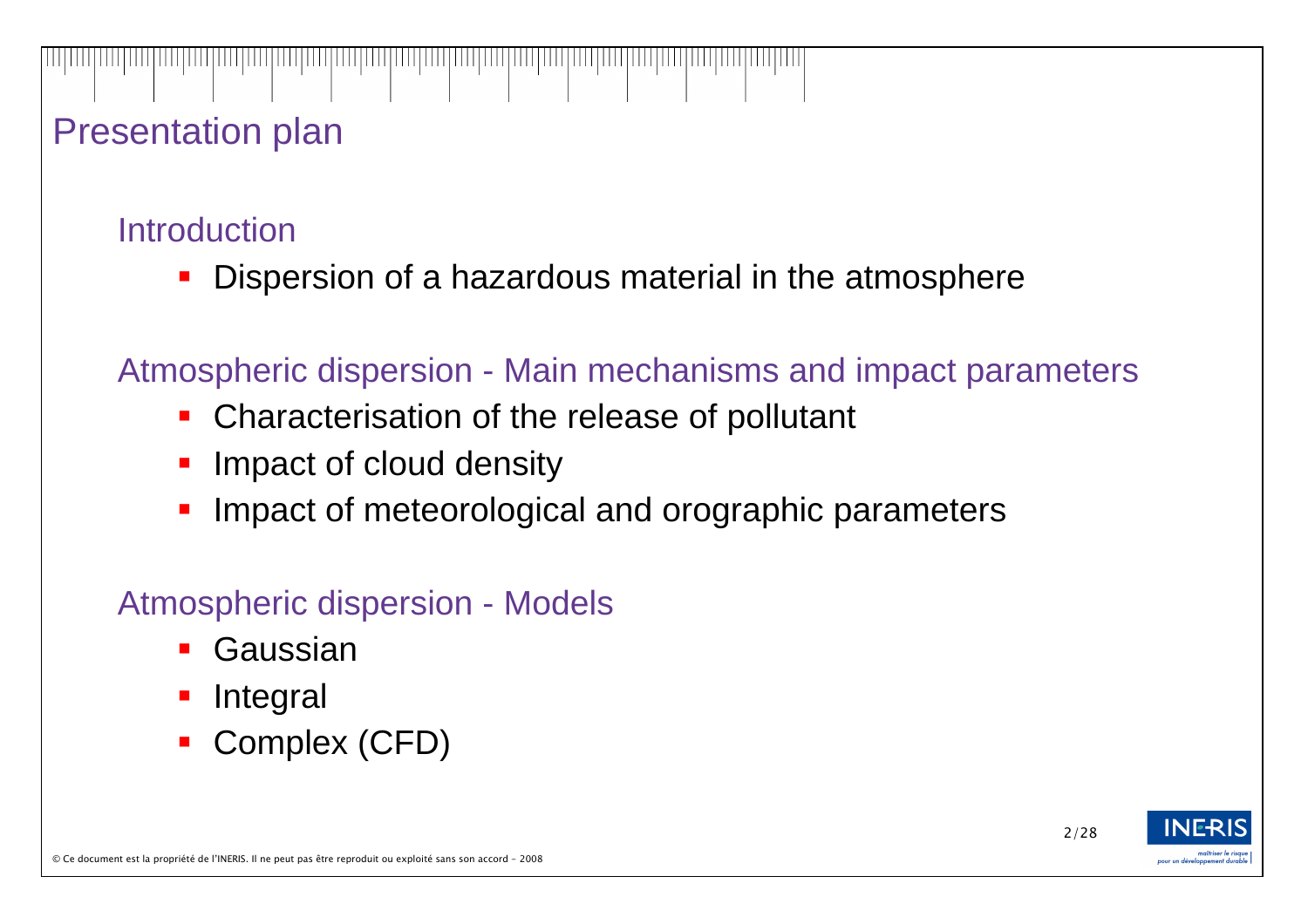Introduction (1/3)Dispersion of a hazardous material in the atmosphere

П

L

ш



# **EMISSION**

### (Accidental) releaseor « source term »

- **gas or liquid jet** П
- П instantaneous release (liq/gaz)
- H evaporating pool
- П fire smokes...

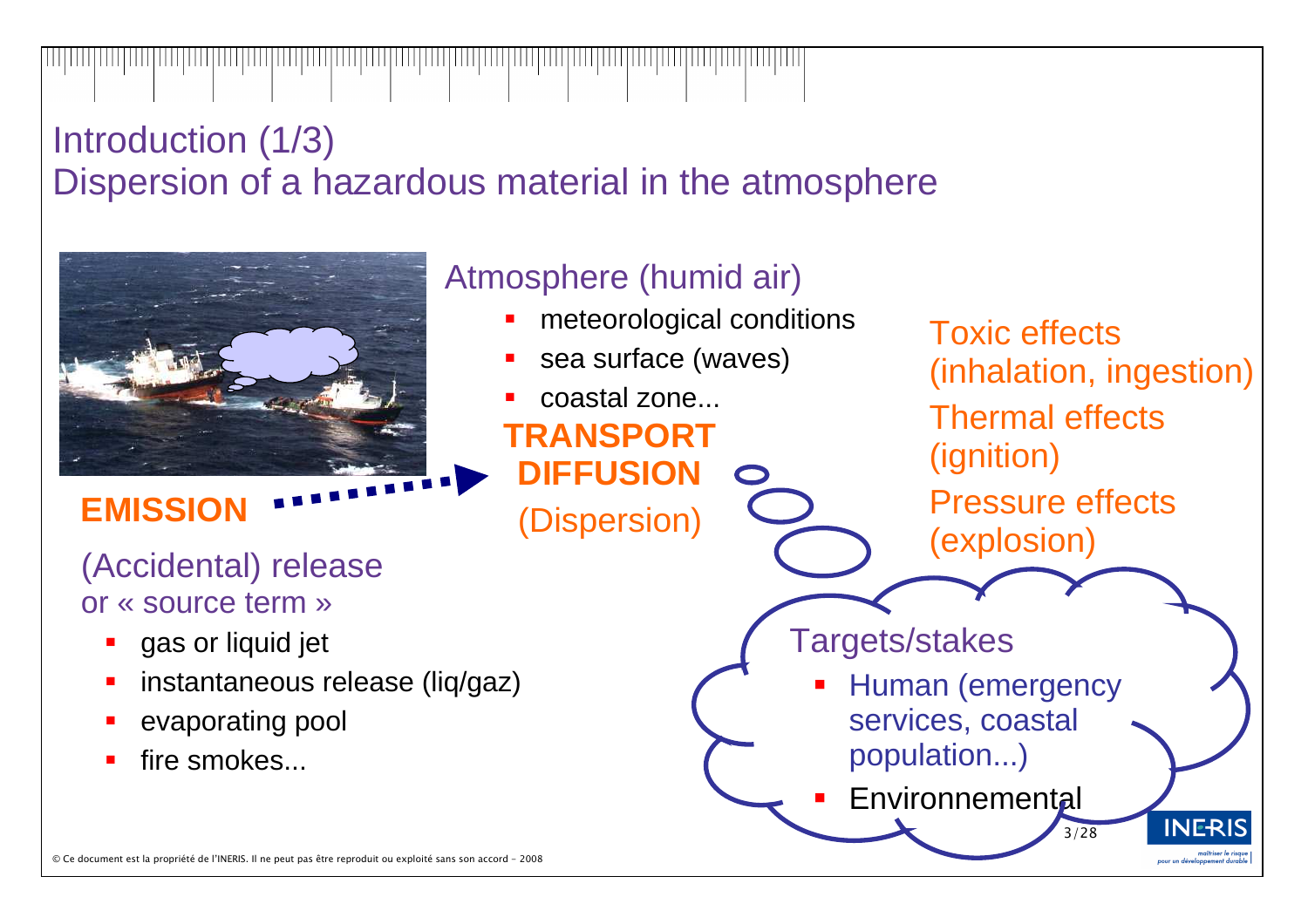Introduction (2/3) Dispersion of a hazardous material in the atmosphereTransport and diffusion



#### **Representation of the atmospheric dispersion process**

(from F. Jourdain, 2007 - Techniques de l'Ingénieur)?

**Transport**: by wind, depending on cloud density, initial velocity of release Diffusion : by atmospheric turbulence (surface friction, thermal gradient)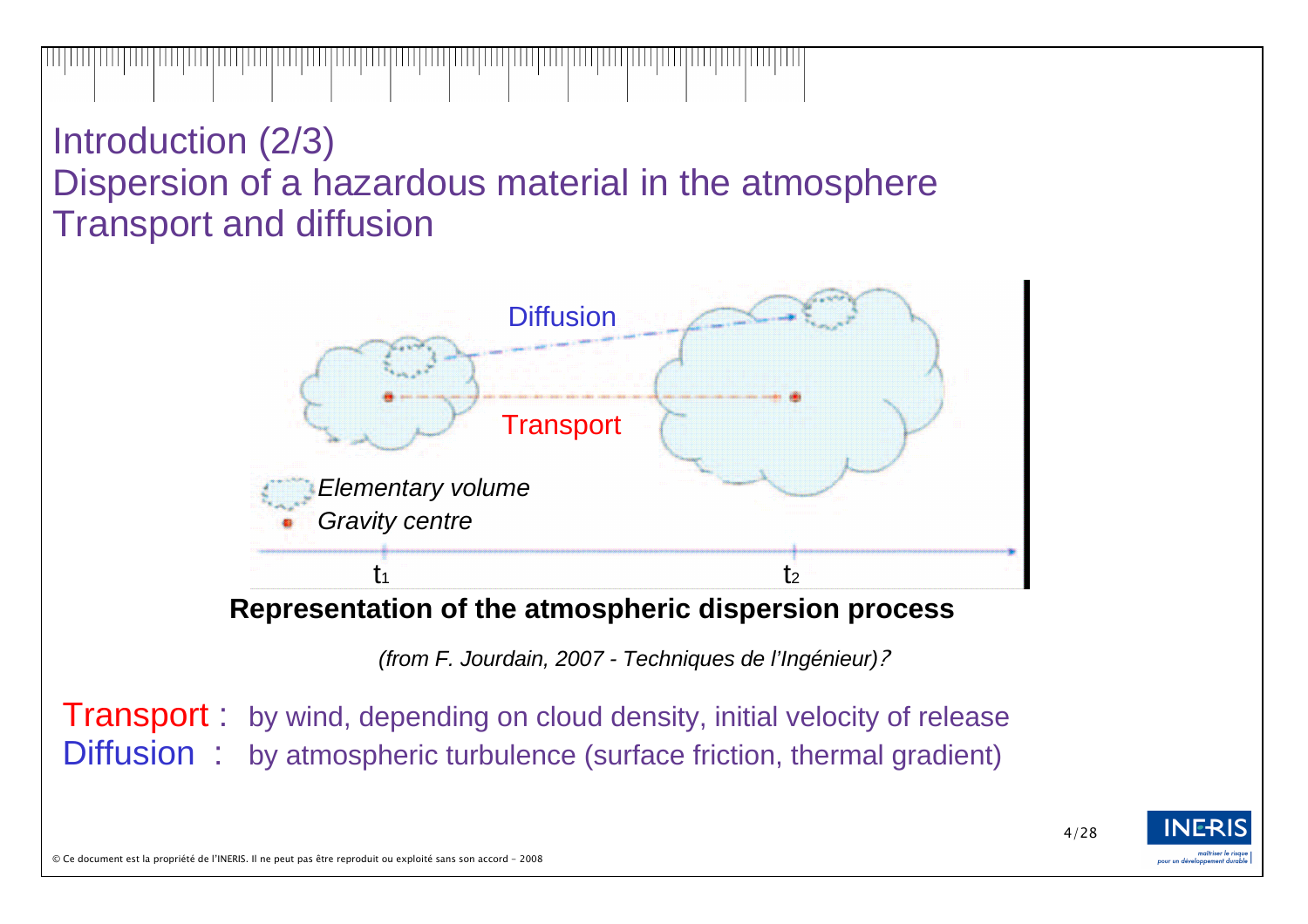Introduction (3/3) Dispersion of a hazardous material in the atmosphereMain impact parameters

- **Wind profile and surface roughness**
- $\blacksquare$ Thermal gradient (atmospheric stability)
- L. Obstacles & topography (ships, coastal zone...)
- $\mathcal{L}_{\mathcal{A}}$ Characterisation of material and release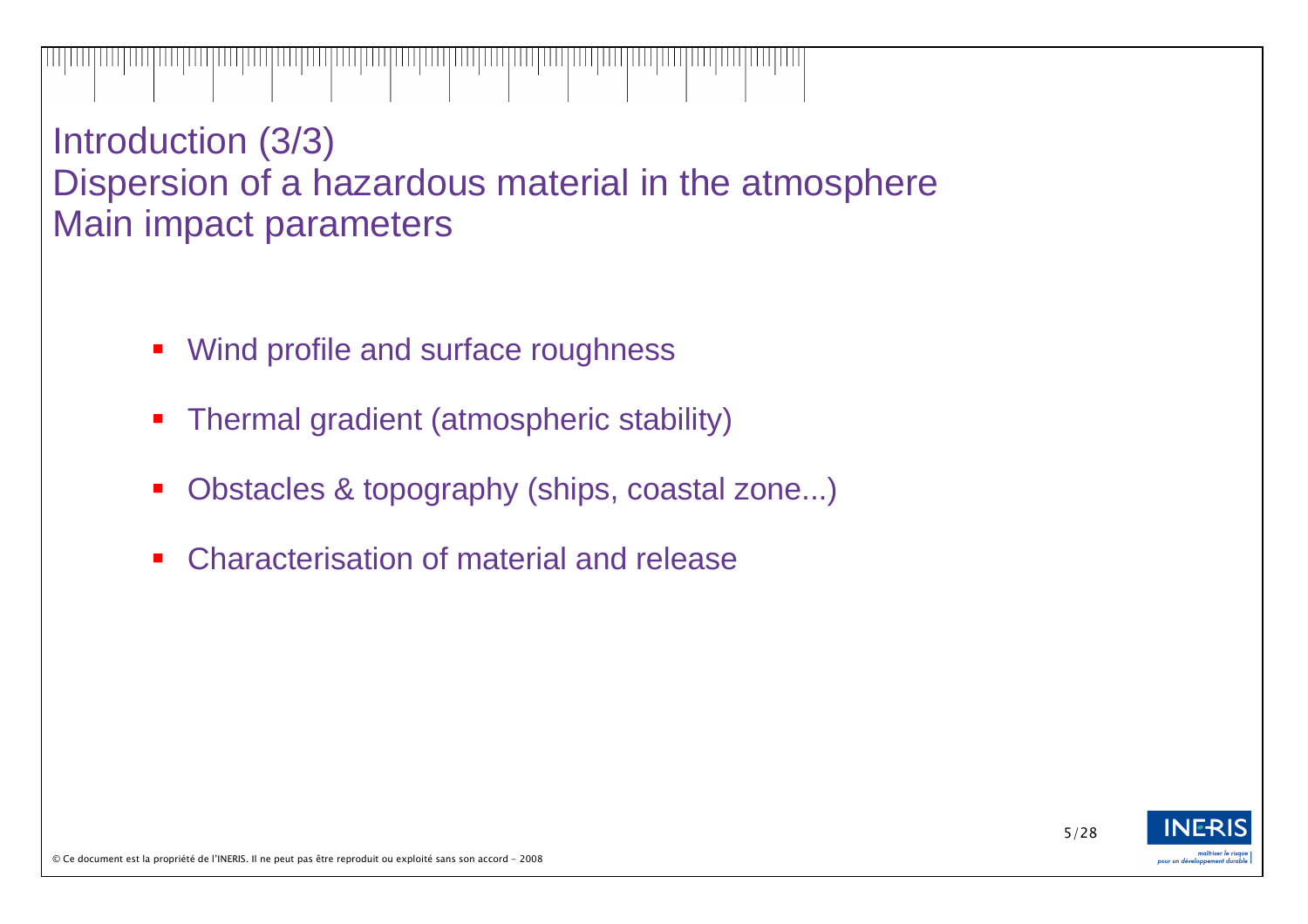Dispersion of a hazardous material in the atmosphereMain impact parameters

- **Wind profile and surface roughness**
- $\blacksquare$ Thermal gradient (atmospheric stability)
- L. Obstacles & topography (ships, coastal zone...)
- $\blacksquare$ Characterisation of material and release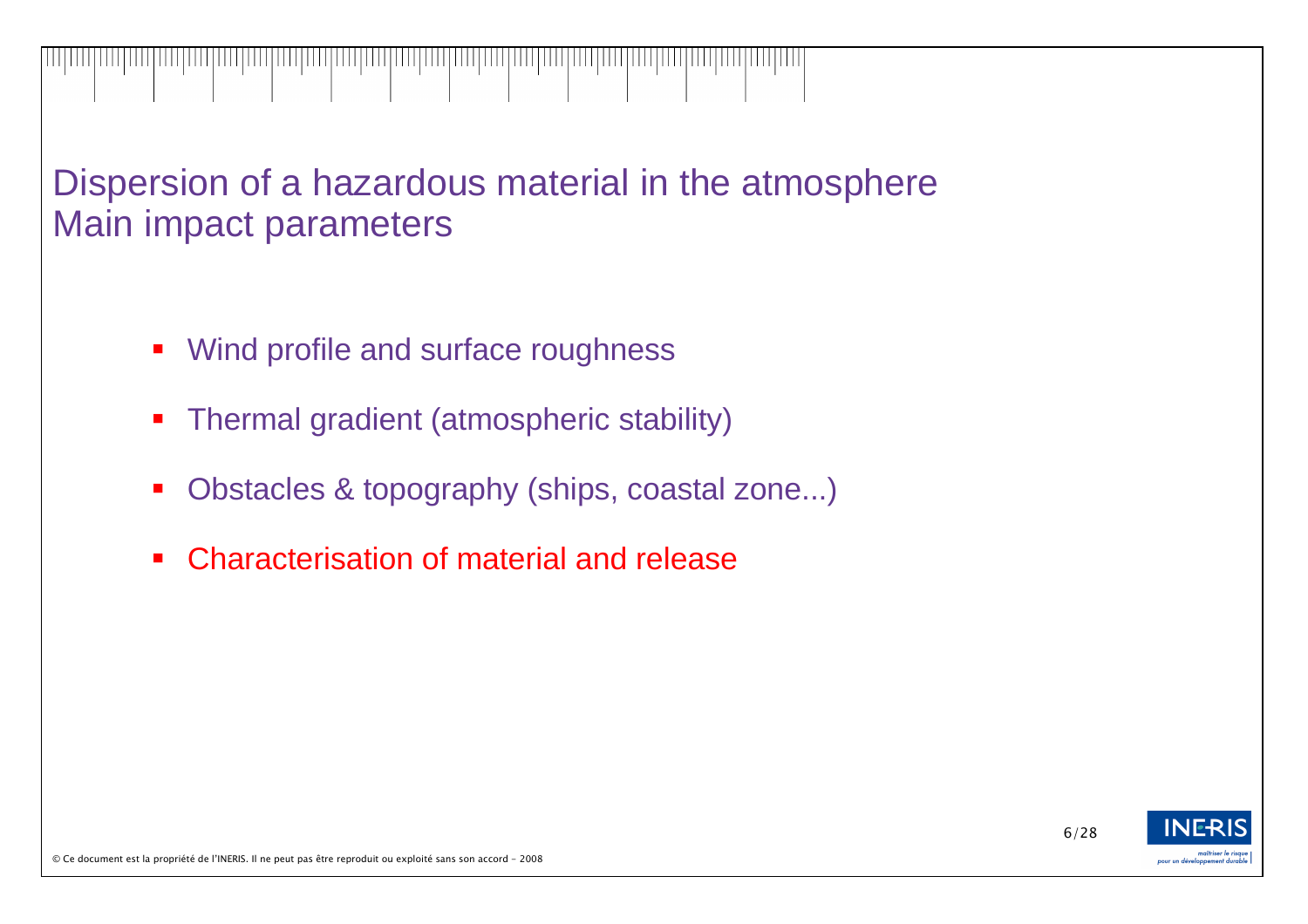# Characterisation of source term (1/2)Types of emissions

- • Storages at ambiant pressure
	- liquide material at ambiant temperature



- (saturated vapour pressure  $< 1$  atm, at  $T_{amb}$  ex. : styrene, xylene, benzene)
- refrigerated liquefied gas (ex. : NH3 at -43°C, LNG at -162°C)
	- ⇒ LIQUID RELEASES



### urised storage

- pressurized liquefied gas (ex : LPG) ⇒ TWO-PHASE
- gas under pressure ⇒ GASEOUS

Navire transporteur de gaz équipé de citernes pressurisées

- • Fire emitting smokes
	- $\Rightarrow$  GASEOUS RELEASE + soot

LNG pool fire over water(Gaz de France)



Oil-tanker Limburg (10/2002)Cargo fire

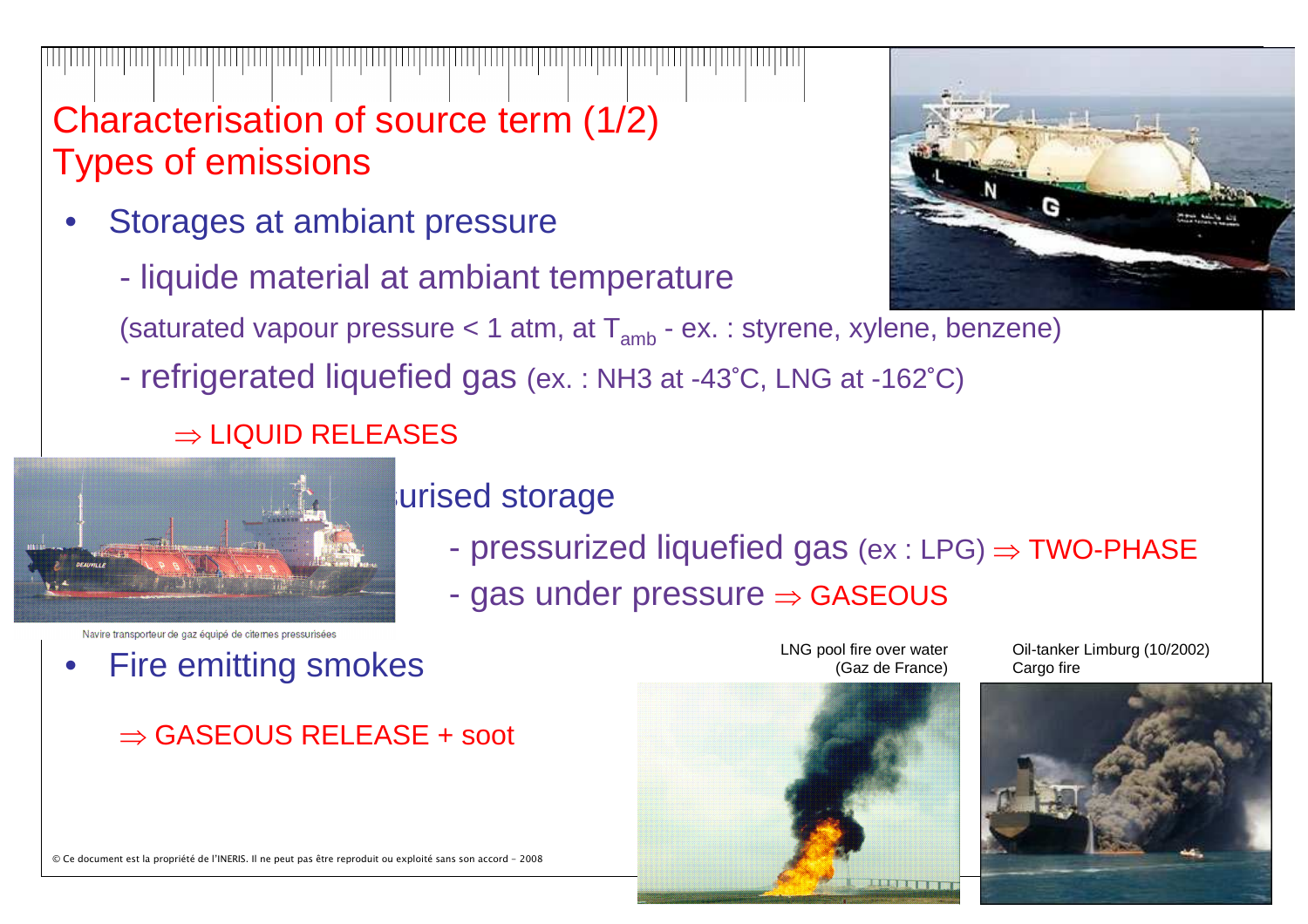Characterisation of source term (2/2)

- $\bullet$ Instantaeous release (sudden aperture of a tank)
- $\bullet$ Continuous release (long-lasting leak on a tank)

![](_page_7_Figure_3.jpeg)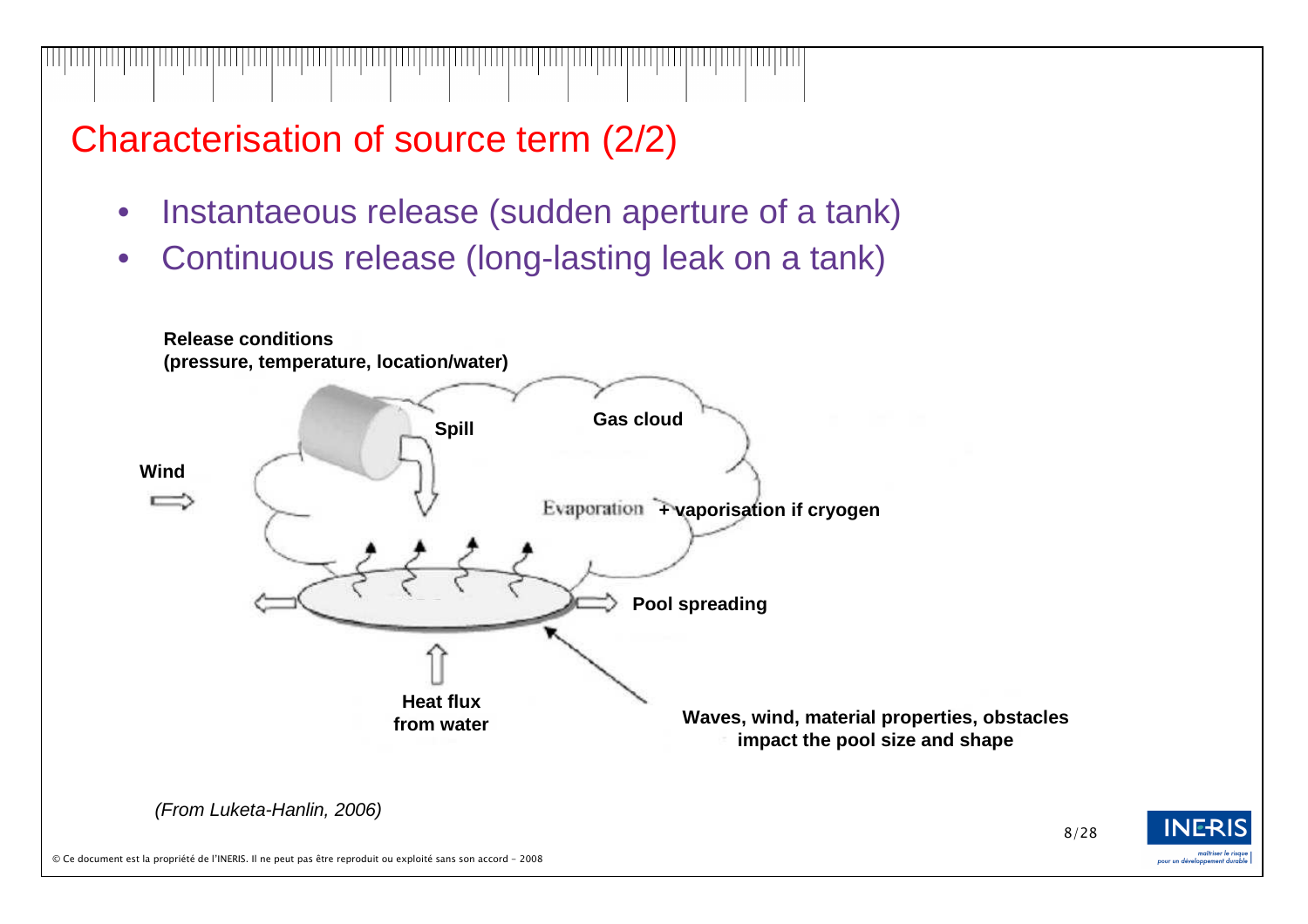# Illustration - Release of liquefied gas over water

![](_page_8_Picture_2.jpeg)

![](_page_8_Picture_4.jpeg)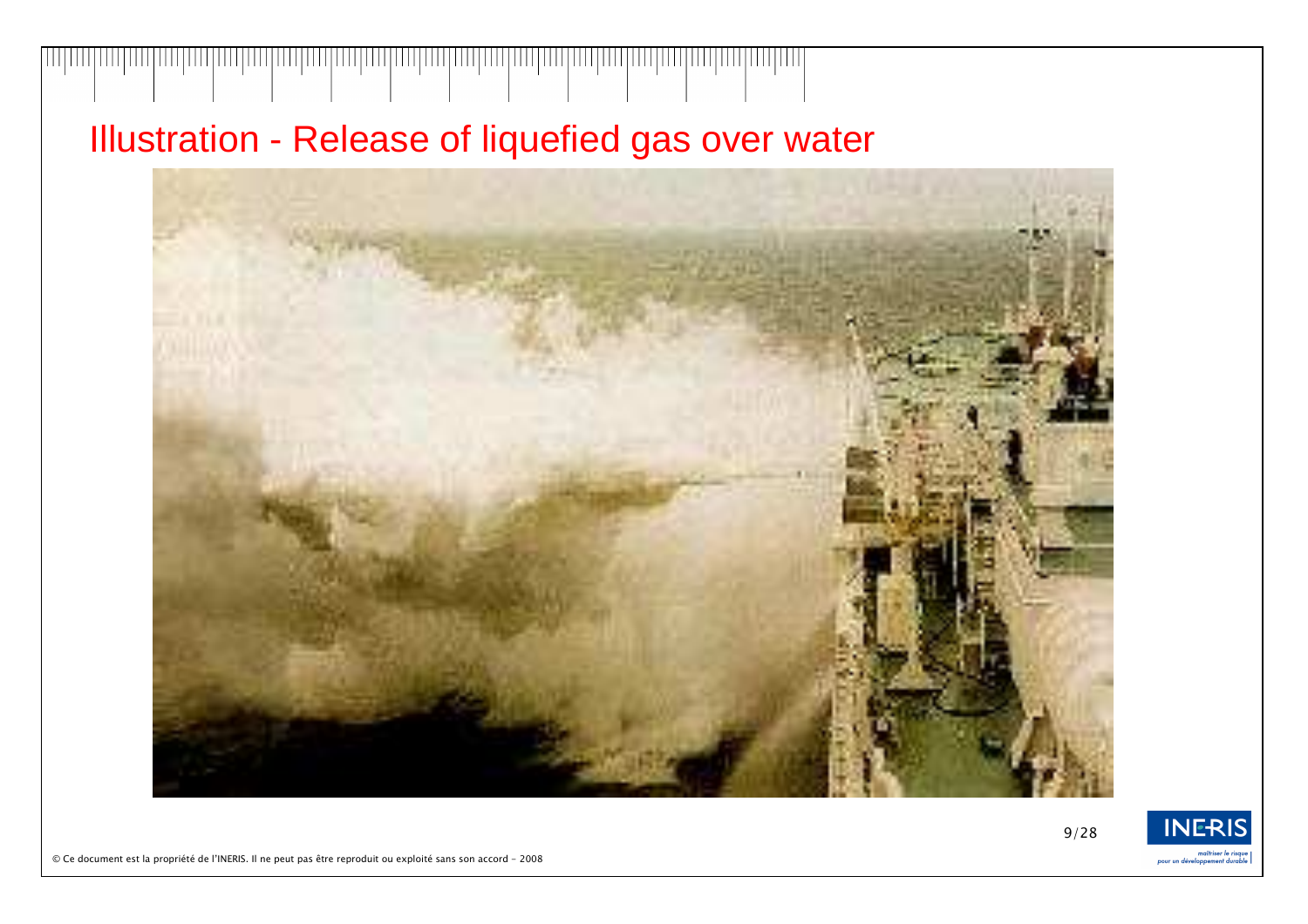Impact of the density of released materials> Passive gas• Same density as air • Very diluted with air > Dense gas > Buoyant gas• High density at  $\mathsf{T}_{\mathsf{amb}}$  $(Cl_2, COCl_2...)$ 

• no inertial jet

![](_page_9_Picture_2.jpeg)

• Transport at windvelocity• Dilution by atmosphericturbulence

• Gravity effects

• Cooled gas

⇒ collapse

 $\Rightarrow$  increased dilution at cloud lateral faces

• Two-phase release

(pressurized LPG)

- Higher surface friction
- High concentrations atsurface level

• Low density at  $T_{amb}$ (H<sub>2</sub>, CH<sub>4</sub>, NH3 gas...)

• hot gases (fire smokes…)

• Elevation

• Increased dilution bywind shear

• Lower concentrationsat surface level

10/28

![](_page_9_Picture_16.jpeg)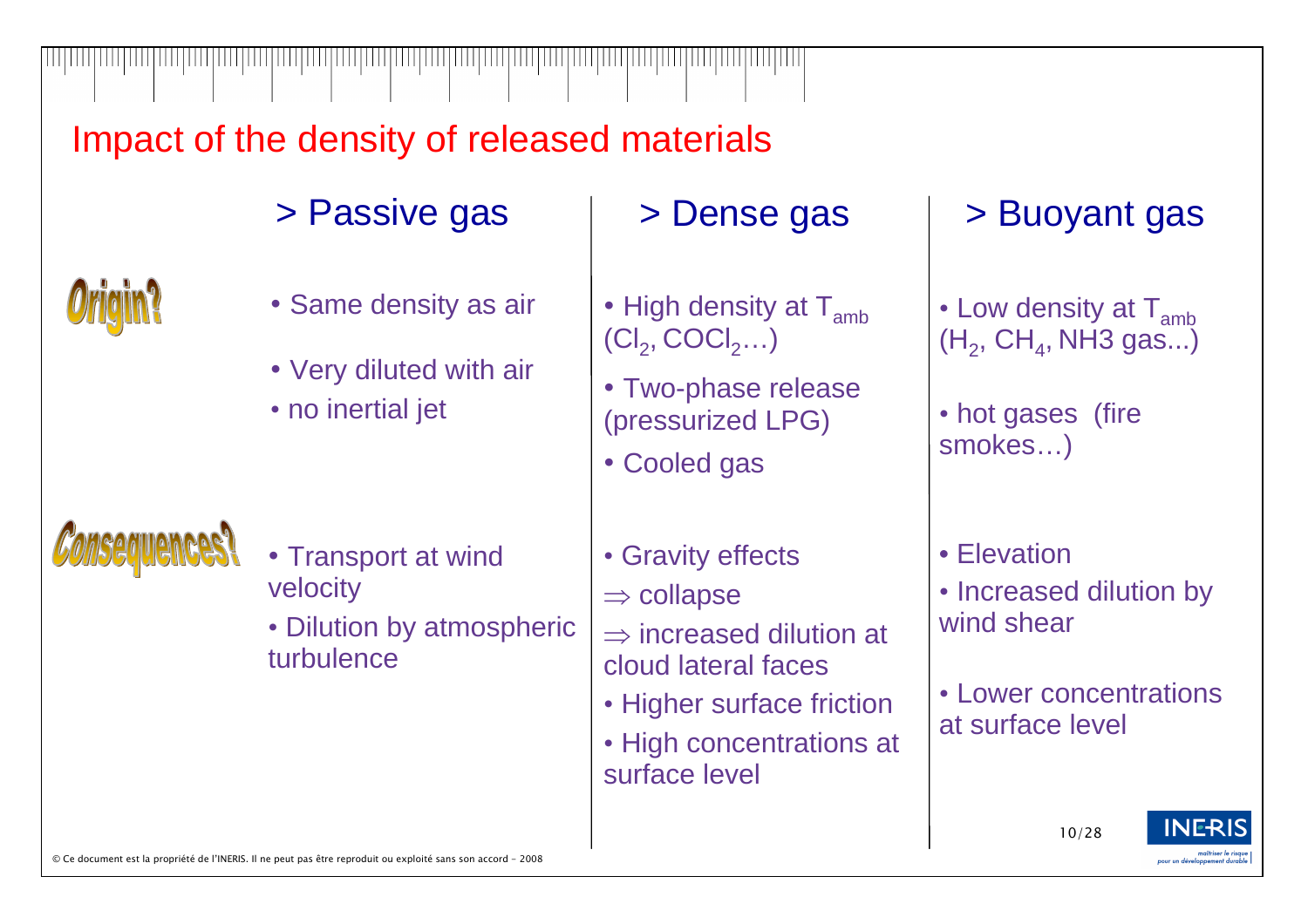Illustration - Release of liquefied ammonia

• Movie : Release of ammonia in free field (over flat terrain)INERIS Trials, 1997 (movie Trial 2)

|||||||||||||||||||||||||

![](_page_10_Picture_4.jpeg)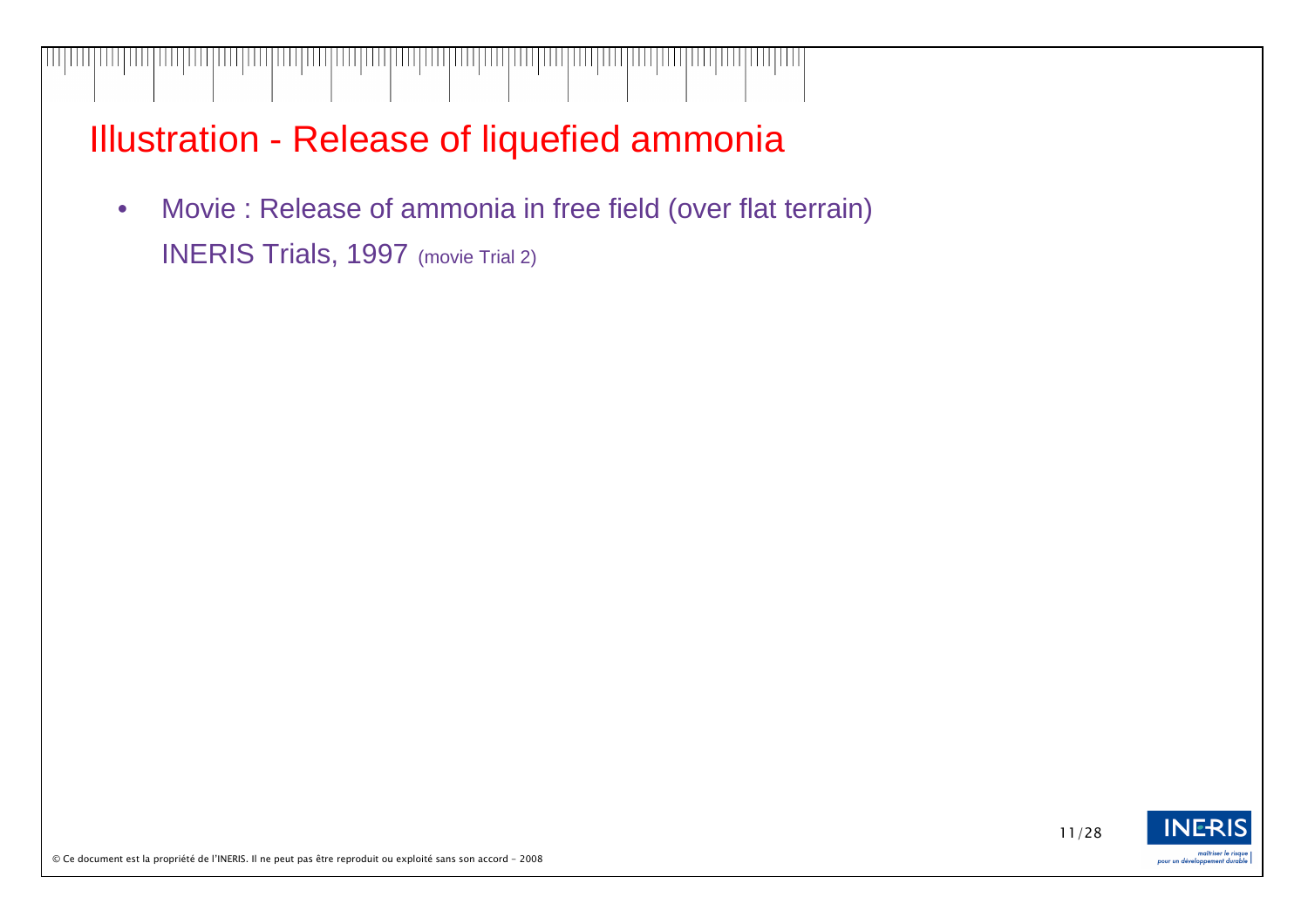# **TRIAL Nº2** Horizontal free jet Ø 20 mm

# **ESSAI Nº2** Jet libre horizontal Ø 20 mm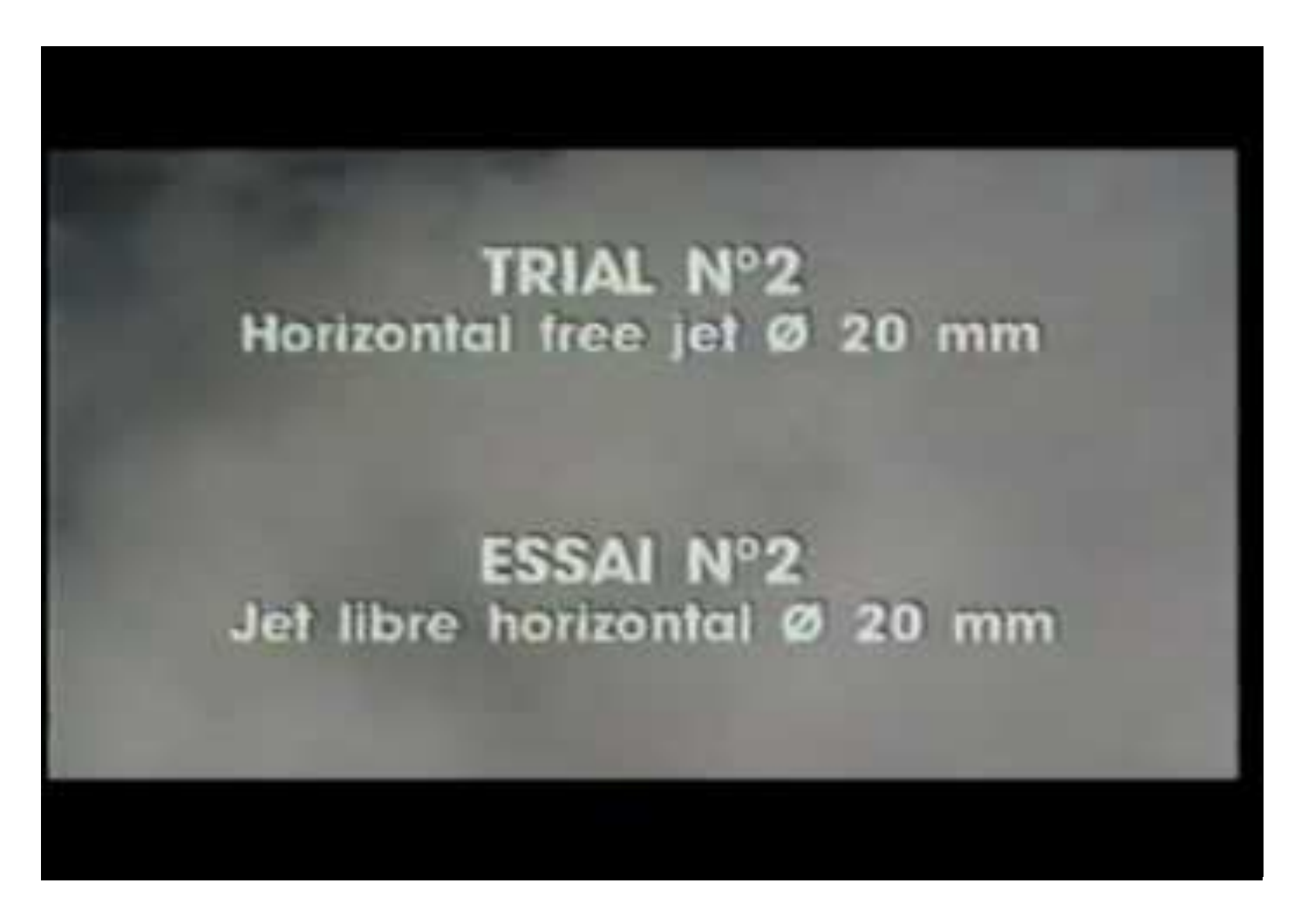Dispersion of a hazardous material in the atmosphereMain impact parameters

- **Wind profile and surface roughness**
- $\blacksquare$ Thermal gradient (atmospheric stability)
- L. Obstacles & topography (ships, coastal zone...)
- $\mathcal{L}_{\mathcal{A}}$ Characterisation of material and release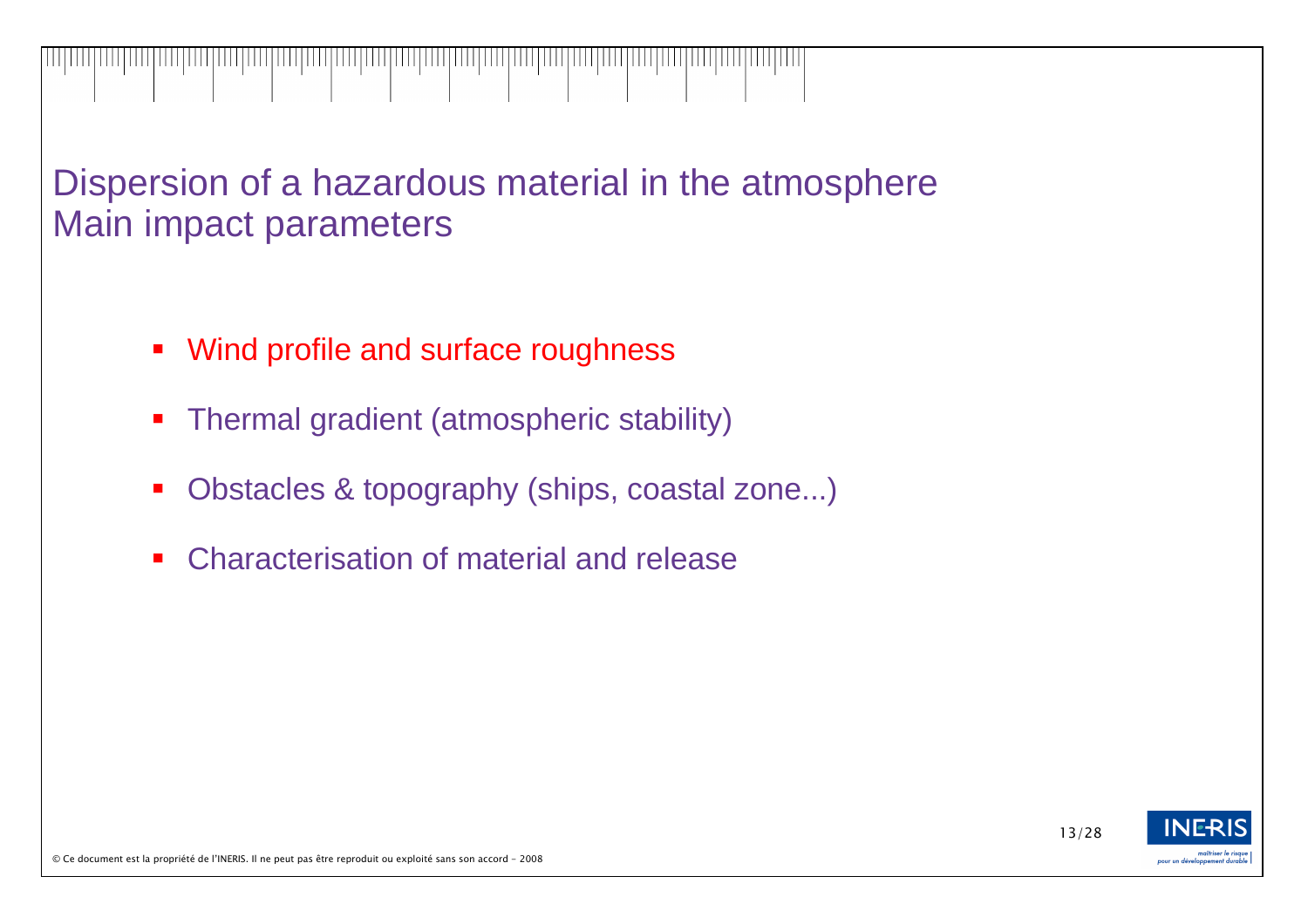# Wind velocity and surface roughness length (sea)

Vertical wind profile typically logarithmic / depending on surface roughnessOpen water surface roughness depend on waves, thus on wind shear $z_0$ = 0.1 à 0.6 mm according to Brutsaert (1982)

![](_page_13_Figure_3.jpeg)

14/28

![](_page_13_Picture_6.jpeg)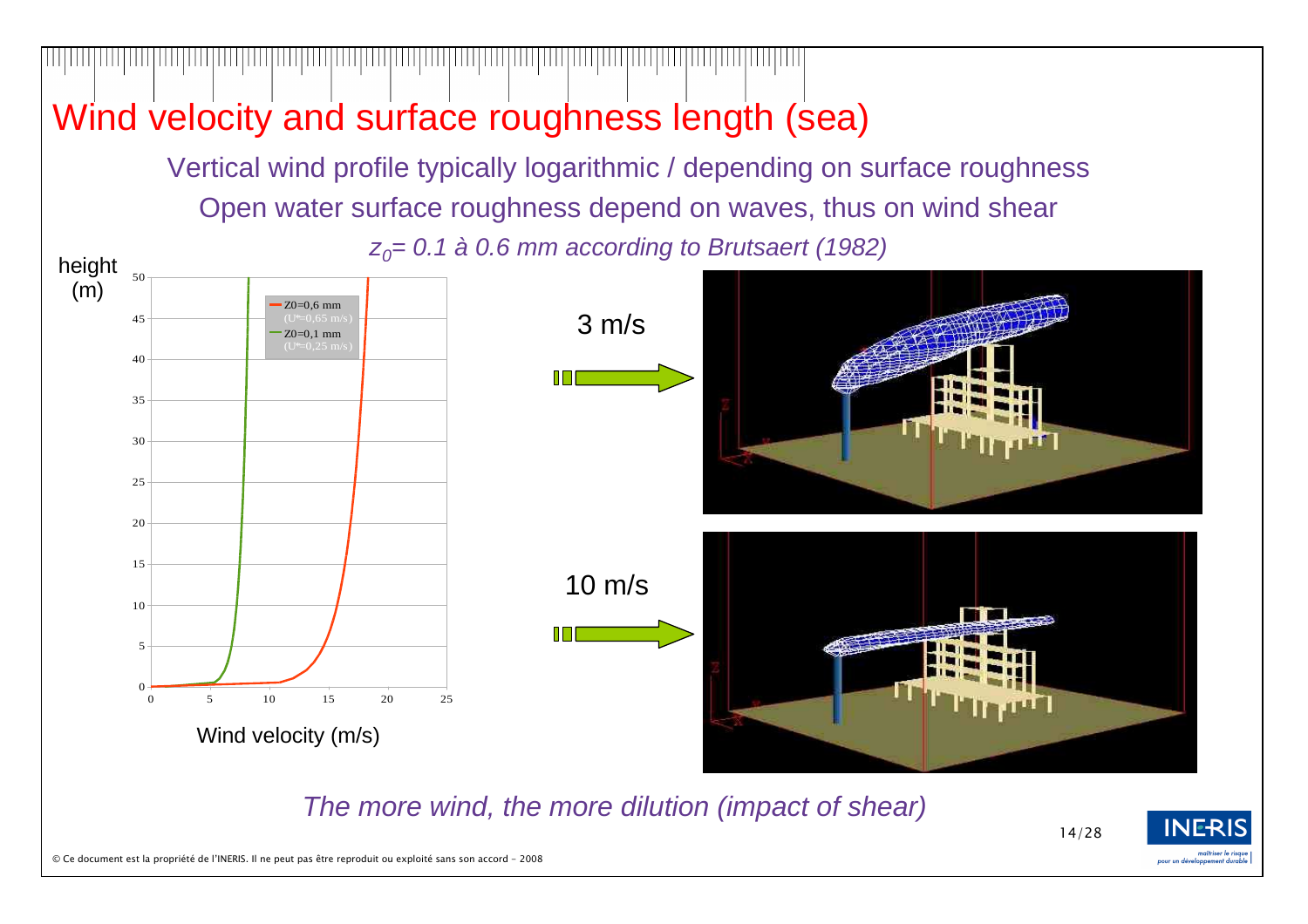Dispersion of a hazardous material in the atmosphereMain impact parameters

- $\blacksquare$ Wind profile and surface roughness
- $\blacksquare$ Thermal gradient (atmospheric stability)
- L. Obstacles & topography (ships, coastal zone...)
- $\mathcal{L}_{\mathcal{A}}$ Characterisation of material and release

![](_page_14_Picture_6.jpeg)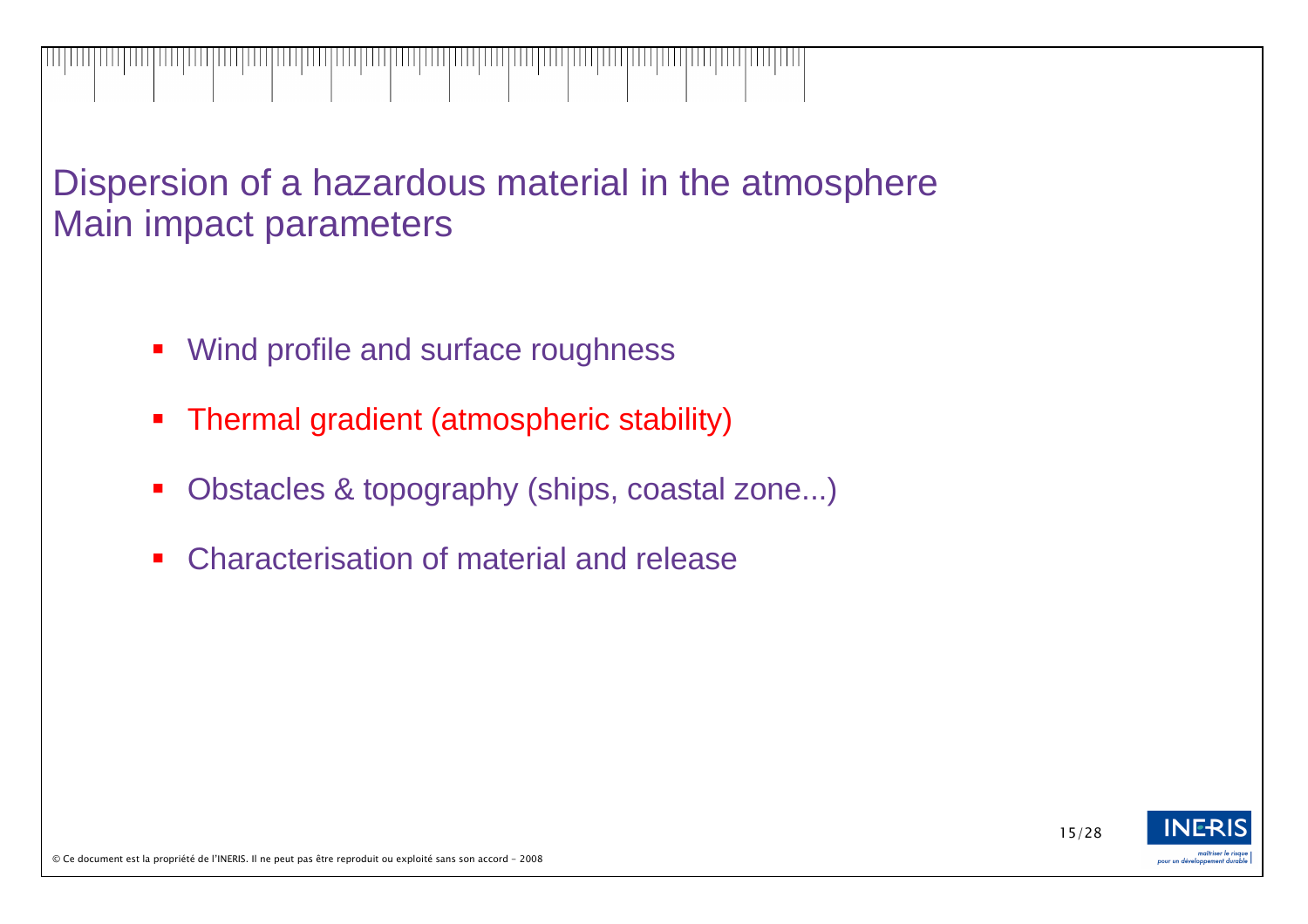# Atmospheric stability ⇔ vertical temperature gradient

•P<sub>atm</sub> decreases with height : cooling of the air

#### **Neutral atmosphere**Day/night transitionHigh cloud cover Strong wind Rising air mass "stays at its new location"Mean turbulence intensity**Unstable atmosphere**(or "convective")Sunny day, low wind(surface heated by solarradiation)Rising air mass warmer thanthe air around $\Rightarrow$  goes on rising Clear night, low wind(surface cooling faster than the air above)Rising air mass cooler than theair around $\Rightarrow$  back to initial position Low turbulence intensity**Stable atmosphere**

⇒ "normal" dilution (Class of Pasquill D ) High turbulence intensity

⇒ high dilution

(Classes of Pasquill A to C)

![](_page_15_Picture_8.jpeg)

our un développement durable

16/28

(Classes of Pasquill E and F)

⇒ Low dilution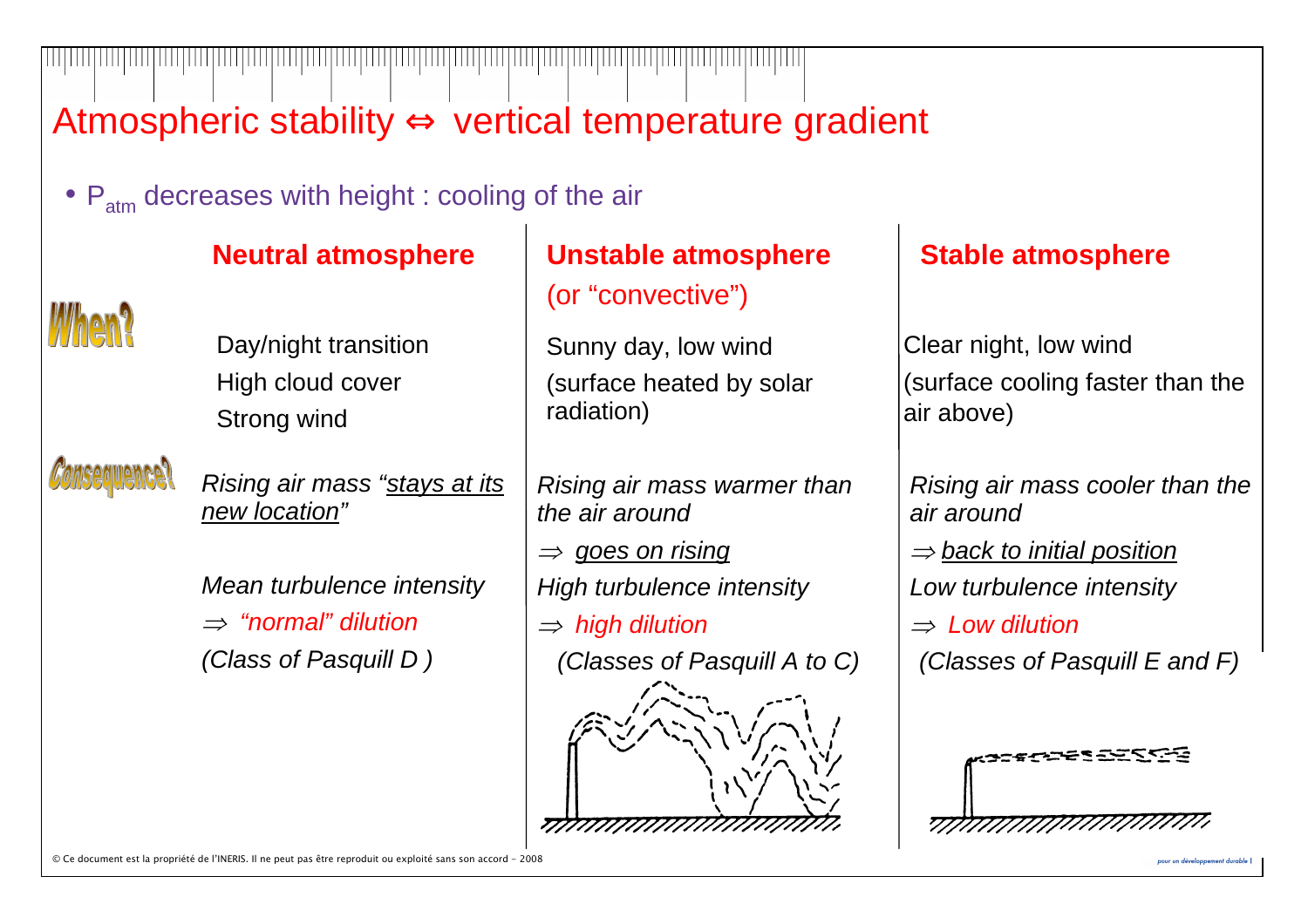Dispersion of a hazardous material in the atmosphereMain impact parameters

- $\blacksquare$ Wind profile and surface roughness
- $\blacksquare$ Thermal gradient (atmospheric stability)
- L. Obstacles & topography (ships, coastal zone...)
- $\mathcal{L}_{\mathcal{A}}$ Characterisation of material and release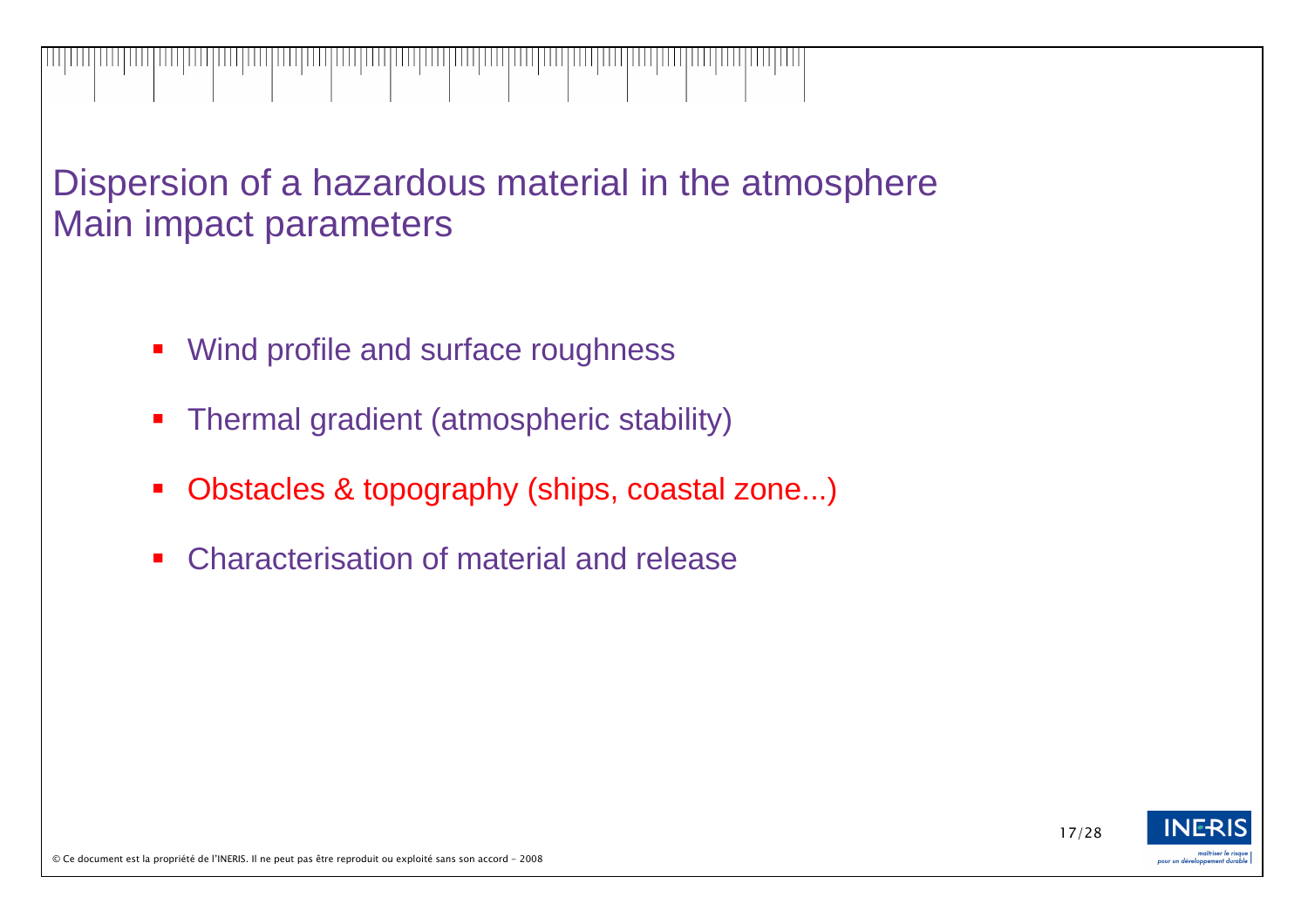# Coastal zone : littoral breezes

## Thermally induced turbulence

![](_page_17_Figure_3.jpeg)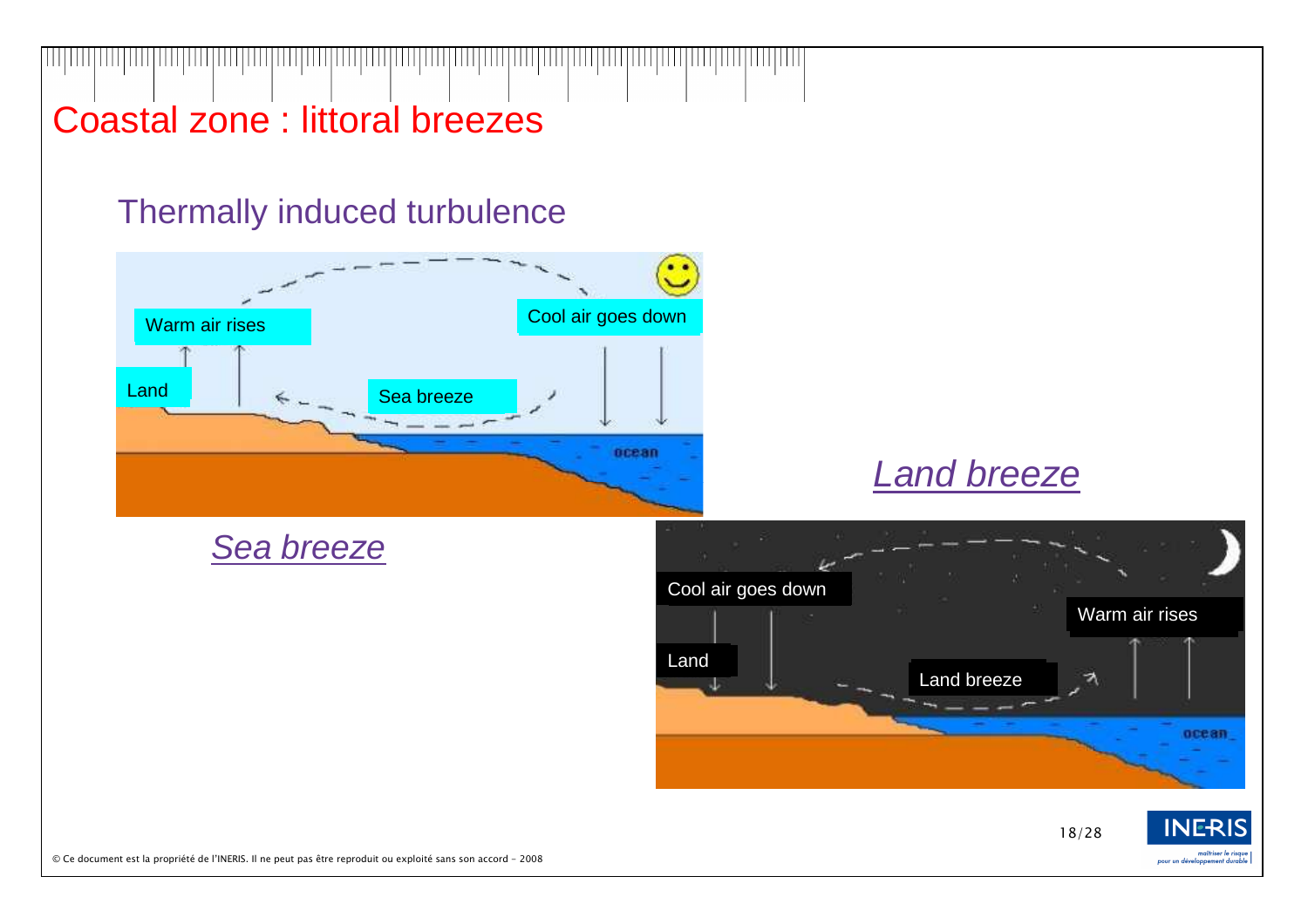Presence of an obstacle (ex. : ships nearby)

Mechanically induced turbulence - Wake effects

![](_page_18_Picture_2.jpeg)

![](_page_18_Figure_3.jpeg)

INERIS Trials, 1997 (movie Trial 5)

![](_page_18_Picture_5.jpeg)

![](_page_18_Picture_6.jpeg)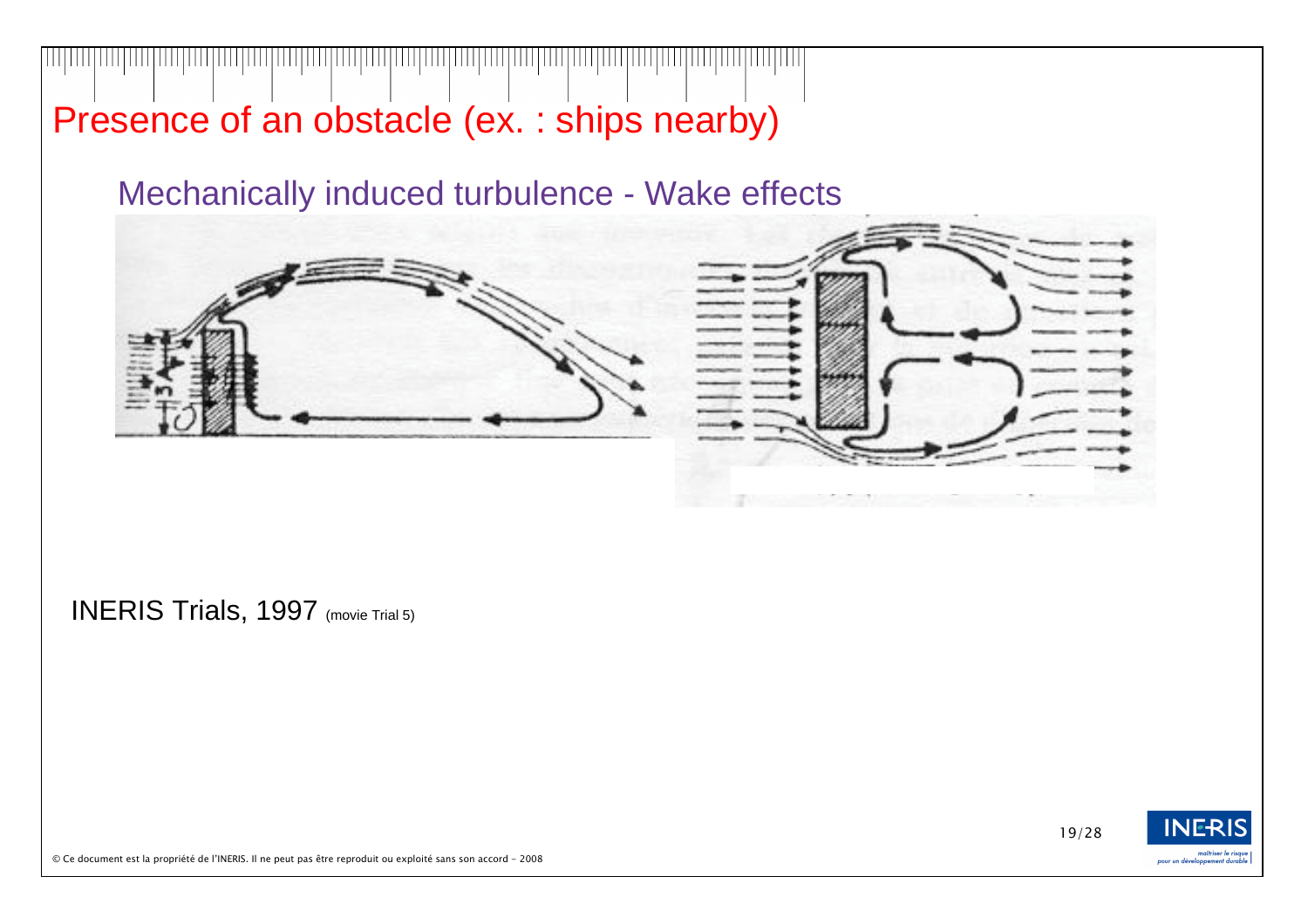![](_page_19_Picture_0.jpeg)

![](_page_19_Picture_1.jpeg)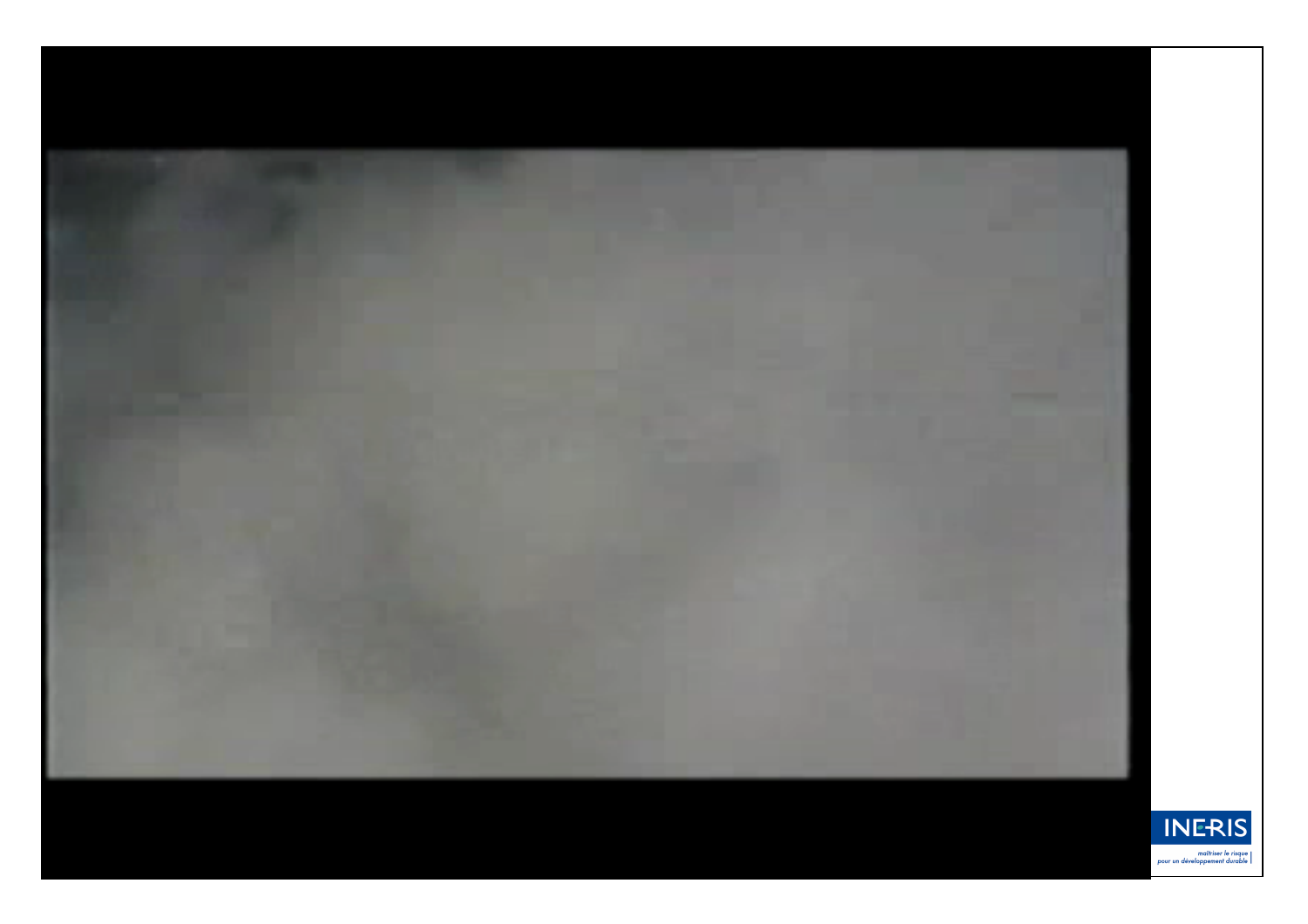Accidental aerial dispersion models (near field / short term)

Dispersion drivenonly by meteo conditions !

« Over » simplifiedequations of fluid mechanics !

# **GAUSSIAN « 3D » ou CFD INTEGRAL**

Less simplifiedequations of fluid mechanics...

 $100 m < d < 10 km$   $\qquad$   $20 m < d < 10 km$ 

Validity **Validity** Validity **Validity** Validity

 $1 cm < d < 10 km$ 

21/28

![](_page_20_Picture_10.jpeg)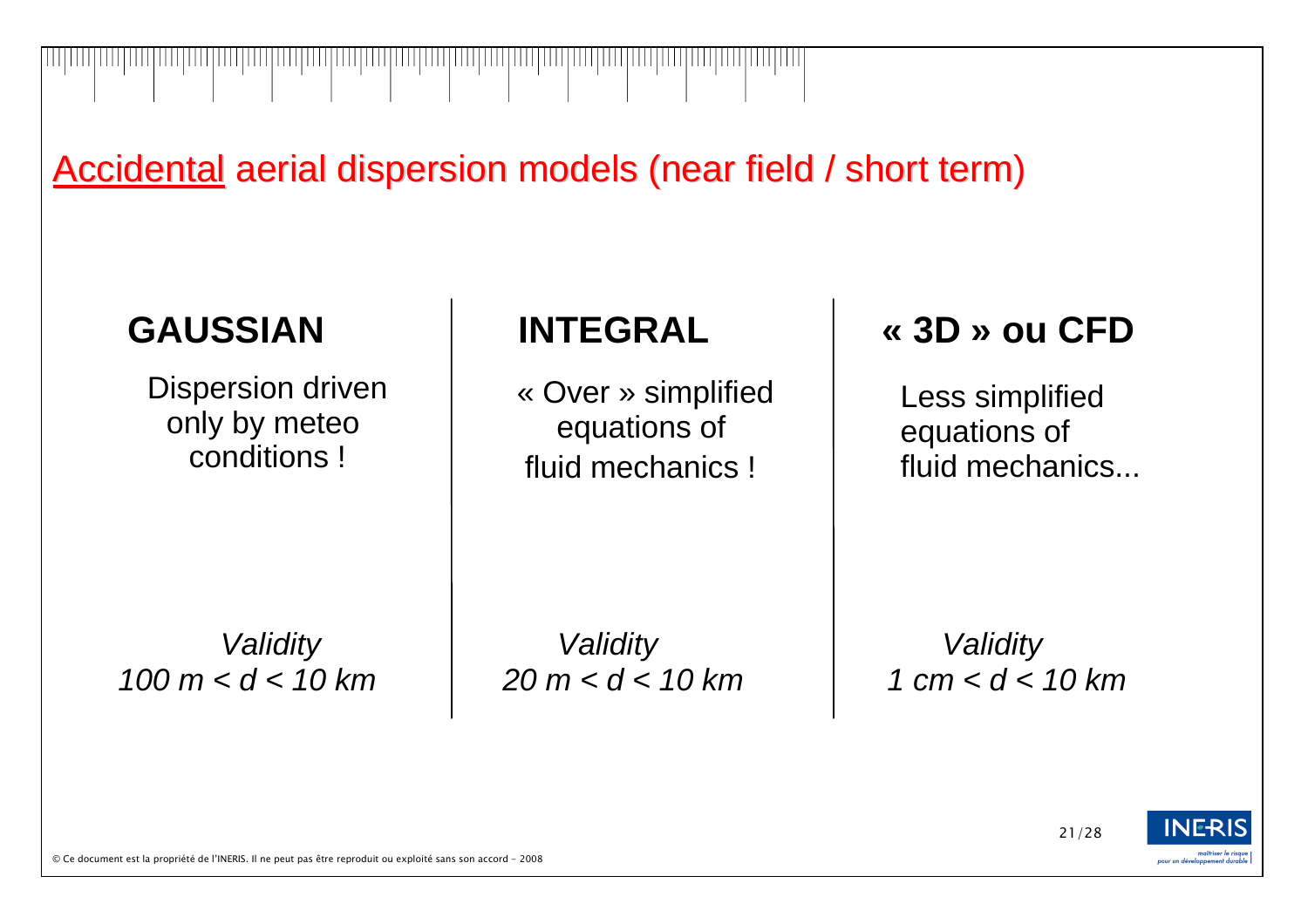# Gaussian-type models

### Principle

**Solution of dispersion equation = gaussian distribution law** П

# **Applications**

- Passive gas
- **Emergency situations**

# Simplified hypotheses and limits

- □ Neglect molecular diffusion
- □ Uniform wind field (speed and direction) in time and space
- □ No obstacle / no relief...
- □ Not adapted for heavy gas dispersion

...

# **Examples**

ALOHA (EPA/NOAA) (+ integral model for dense gas (DEGADIS))EPIcode (Homann Associates, Inc.)INPUFF (EPA) (multisource <sup>+</sup> adaptation for light gases)

![](_page_21_Picture_13.jpeg)

![](_page_21_Picture_14.jpeg)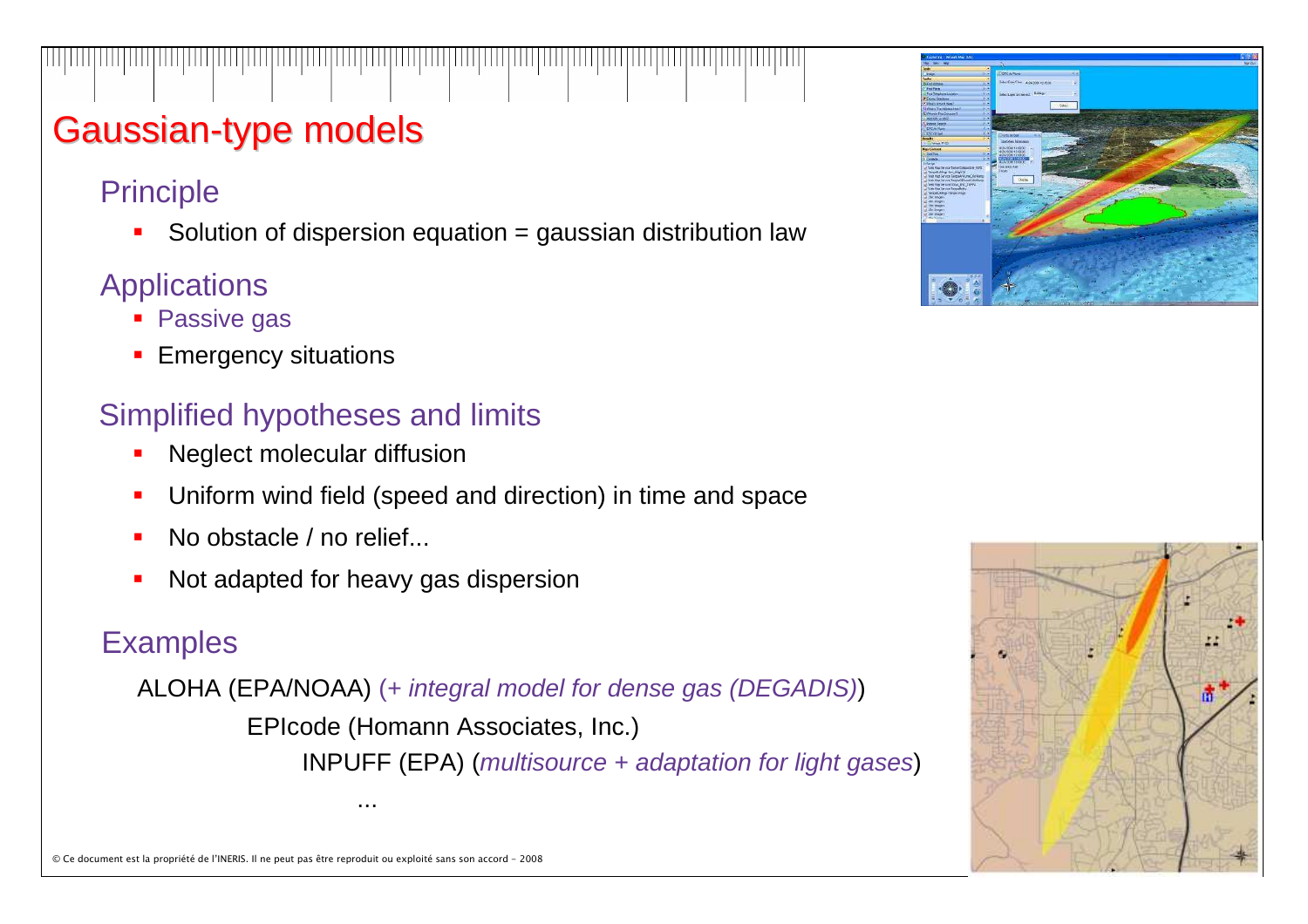# Integral-type dispersion models

#### Principle

- **Simplified resolution of fluid mechanics equations** П
- П Setting of parameters in order to obtain conservative hazardous distances

# **Applications**

П Passive gas, heavy/dense gas, and sometimes buoyant gas

# Hypotheses

- п Several successive models (jet model, heavy gas model, buoyant gzs model...)
- $\blacksquare$ Gaussian model used for the final (passive) dispersion phase

## **Limitations**

- П Conservative parametric approach
- П Gaussian model limits (constant meteo conditions, neither relief nor obstacles)
- П Nt adapted to low wind/laminar release (no molecular diffusion considered)

#### **Examples**

EFFECTS (TNO, Pays-Bas)

SAFER (Safer Systems, USA)

PHAST (DNV Software, UK)

SEVEX (Atm-Pro / Faculté Polytechnique de Mons, Belgique)...

![](_page_22_Picture_21.jpeg)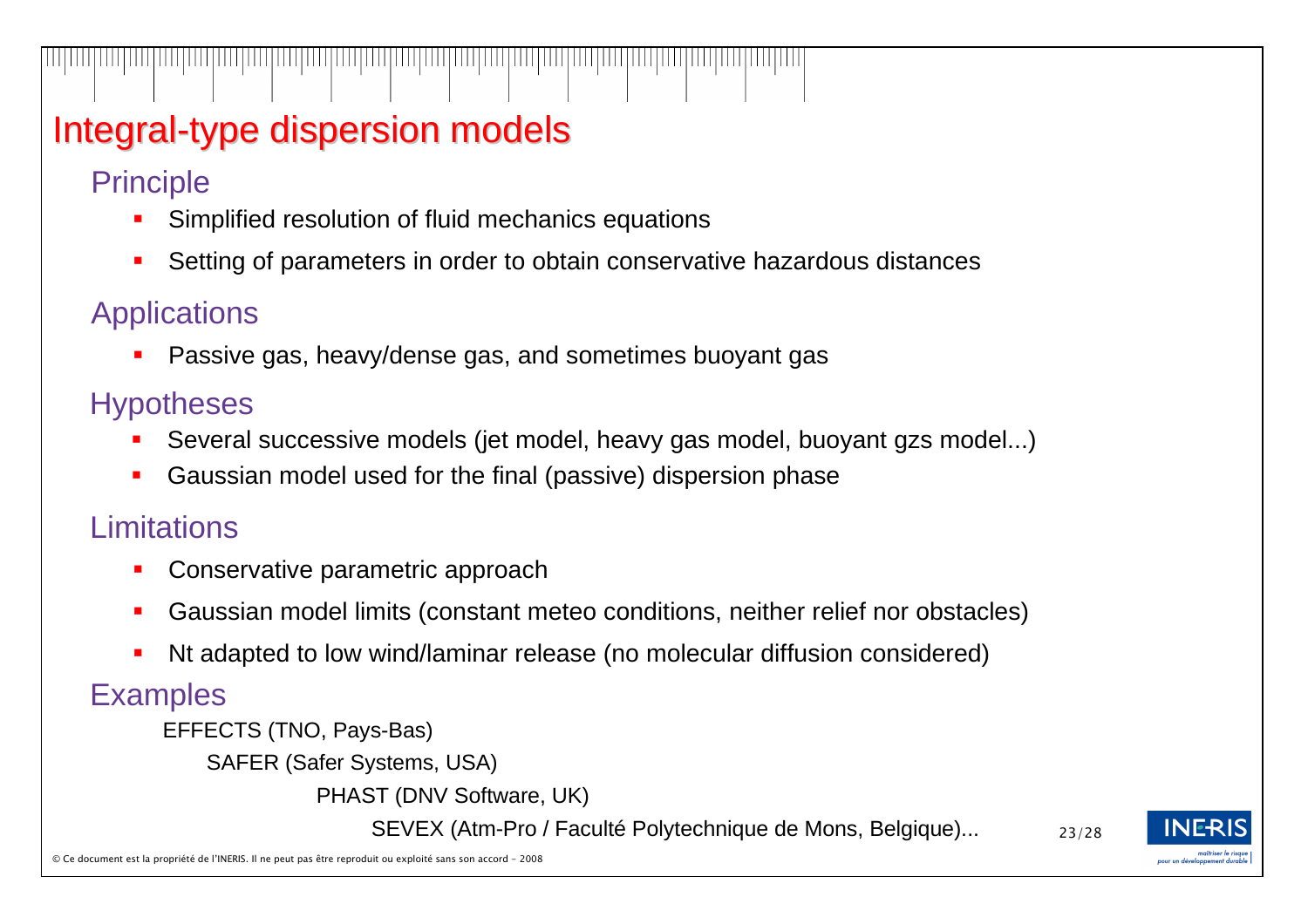# Example : simulation of aerial dispersion of LNG over water with Phast

![](_page_23_Figure_2.jpeg)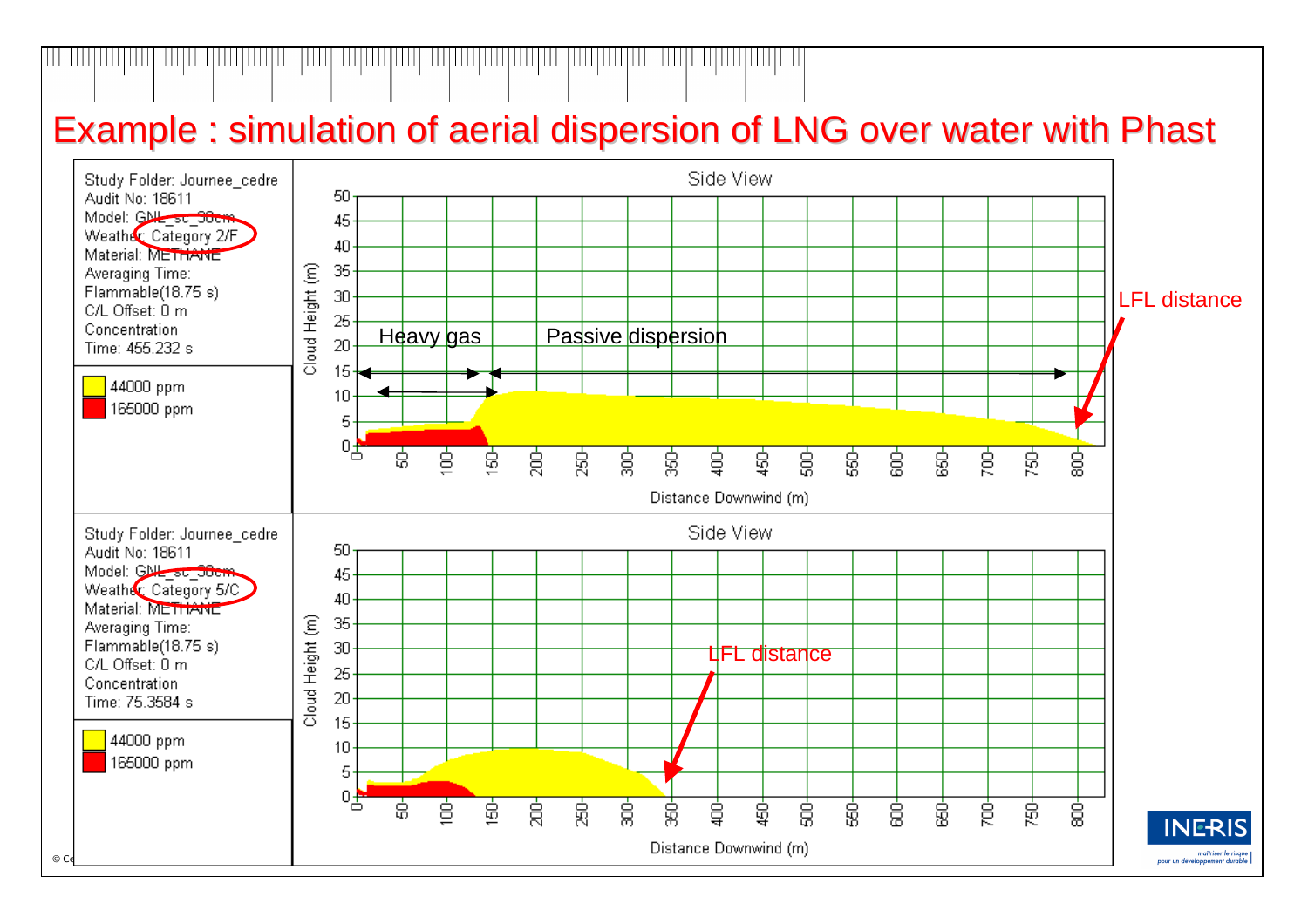# Exemple : simulation of aerial dispersion of Xylene over water with Phast

![](_page_24_Figure_2.jpeg)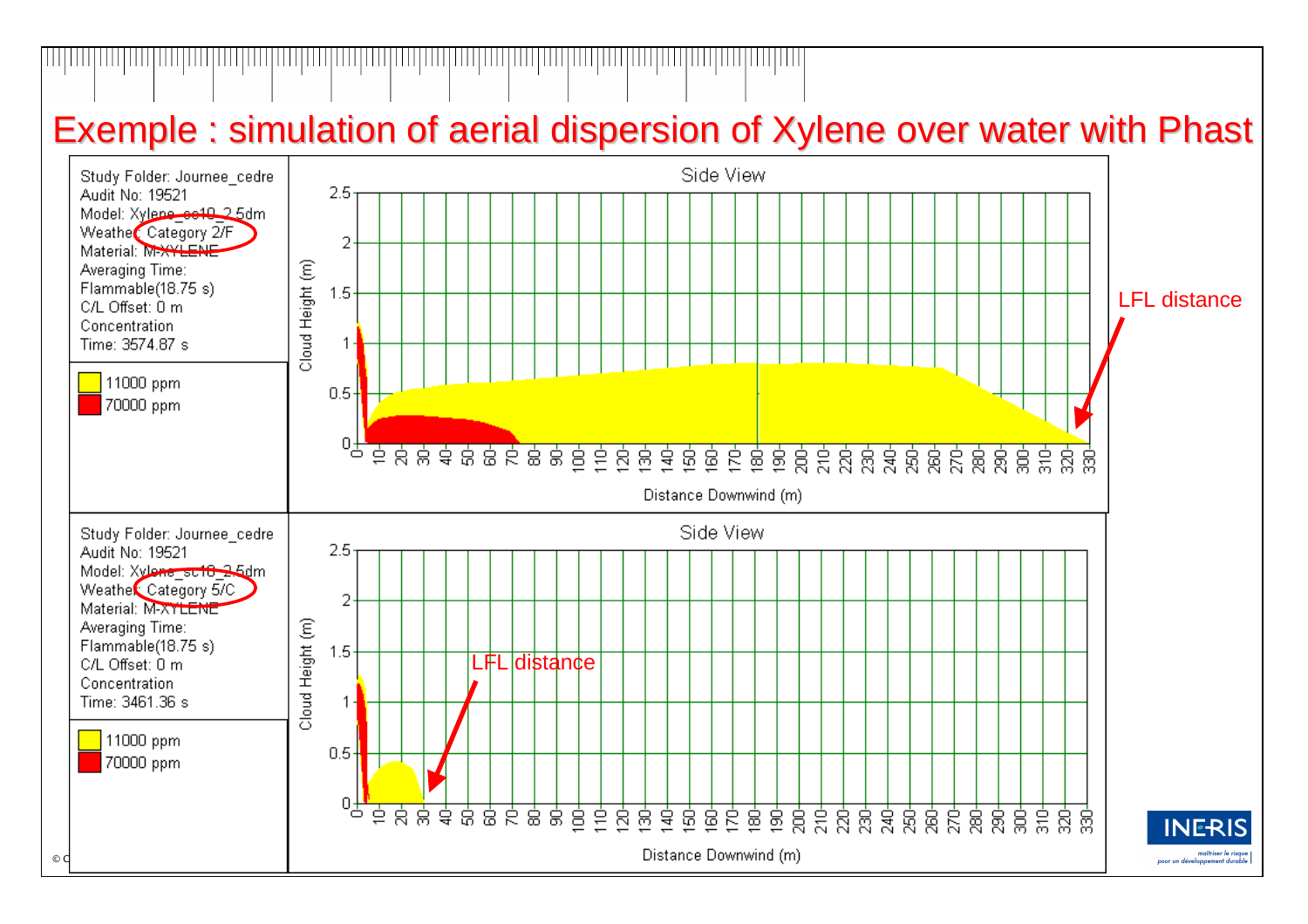# CFD-type models

#### Principle

 « Complete » resolution of fluid mechanics equations▉

# Applications / Hypotheses

- **Turbulent fluctuations, obstacles and relief** П
	- ⇒ Simulation of complex environments
- □ If stakes request to refine the evaluation (expensive)

## **Limitations**

- $\blacksquare$ Numerous input and numerical parameters
- $\blacksquare$ CPU time consuming
- ▉ Accuracy depends on resolution method, grids, selected models...

# **Examples**

CFX, Fluent (Ansys) - GeneralistPHOENICS (Cham) - GeneralistMercure (EdF) - *Atmospheric dispersion* FLACS (GexCon) - Dispersion and explosion

...

![](_page_25_Picture_13.jpeg)

 $\blacktriangleright$  expensive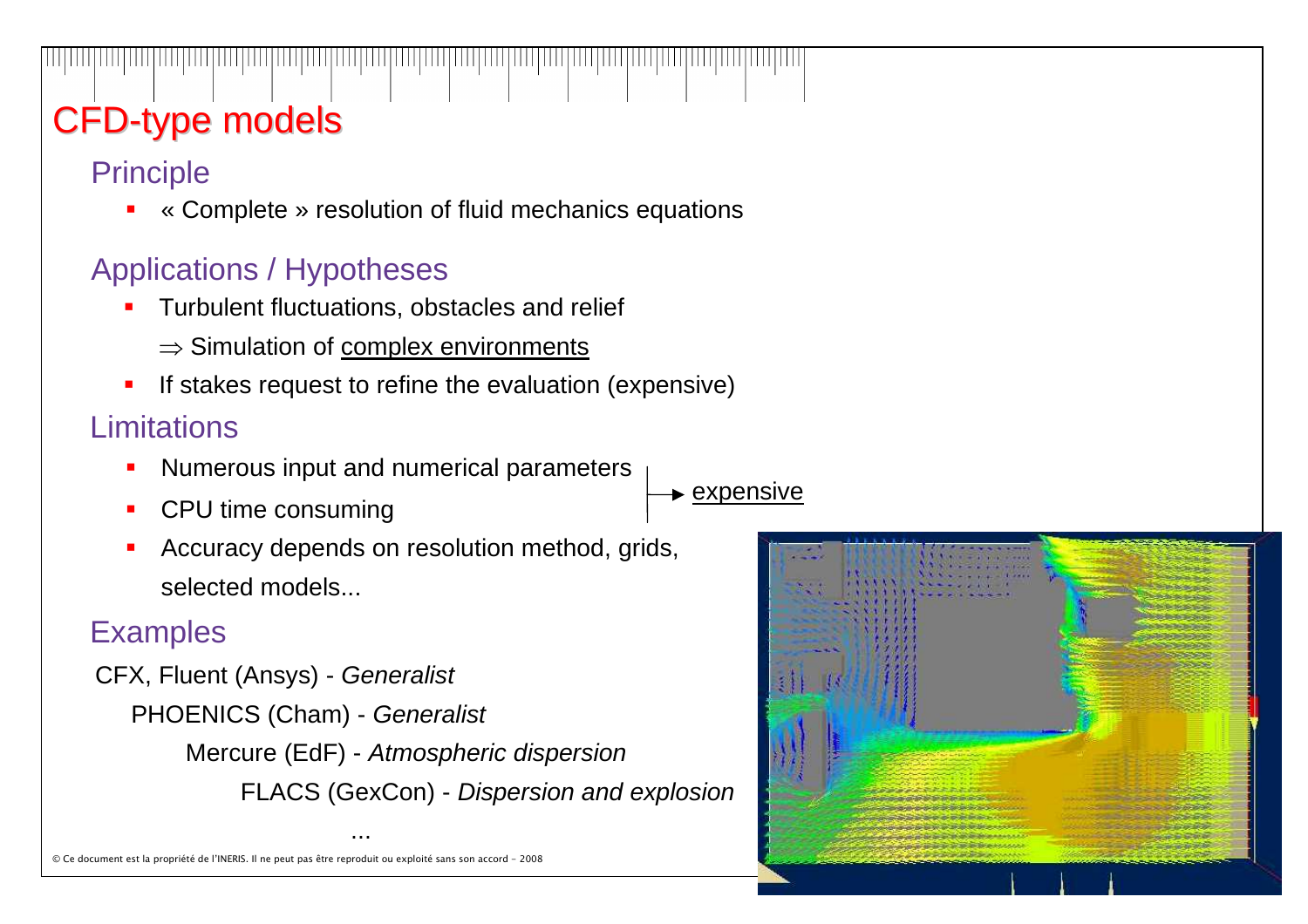# Example of comparison of CFD and integral models

Liquefied Natural Gas pool evaporation and atmospheric dispersion(d'après Sklavounos & Rigas, 2006)

![](_page_26_Figure_3.jpeg)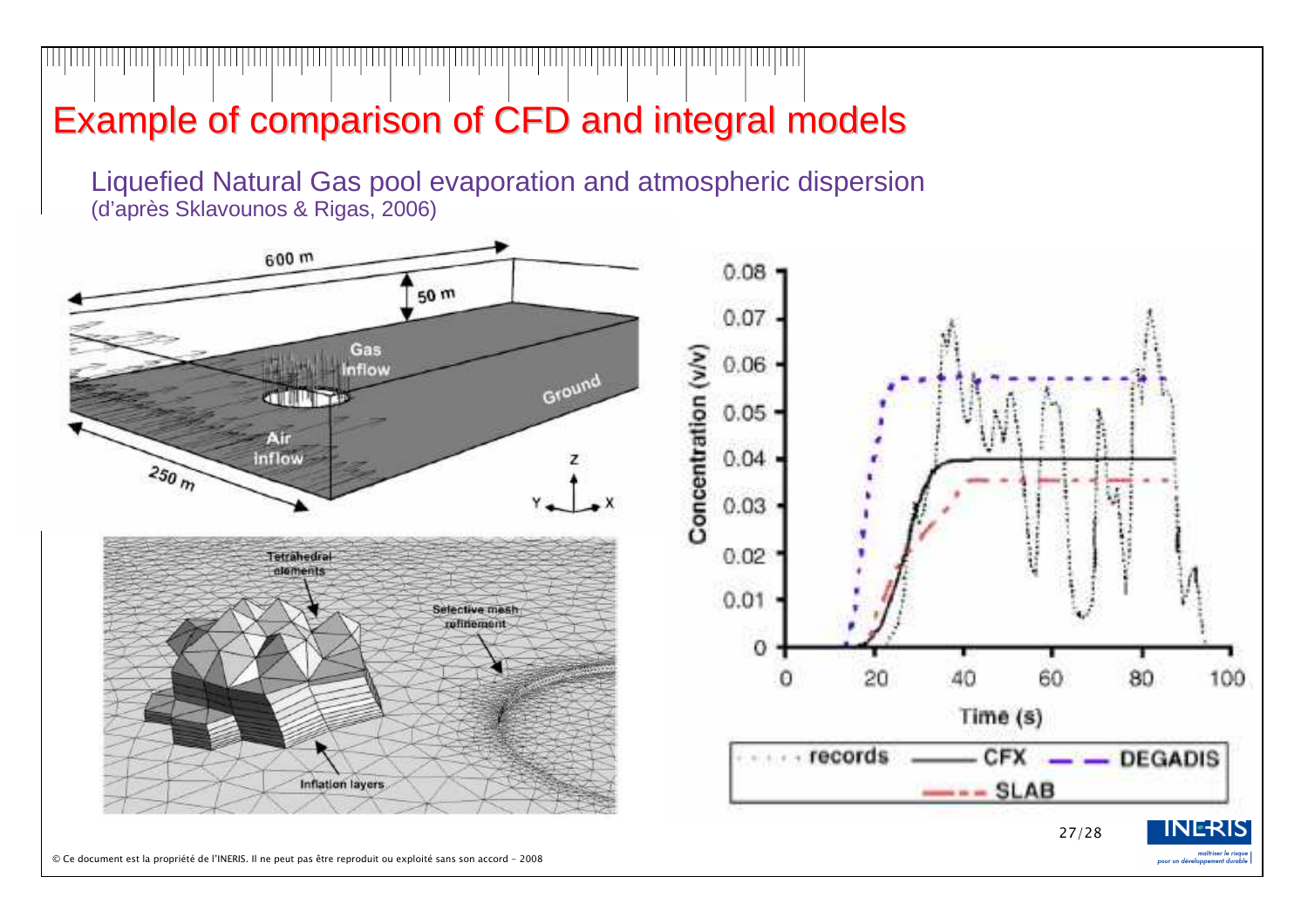© Ce document est la propriété de l'INERIS. Il ne peut pas être reproduit ou exploité sans son accord - 2008

28/28

![](_page_27_Picture_2.jpeg)